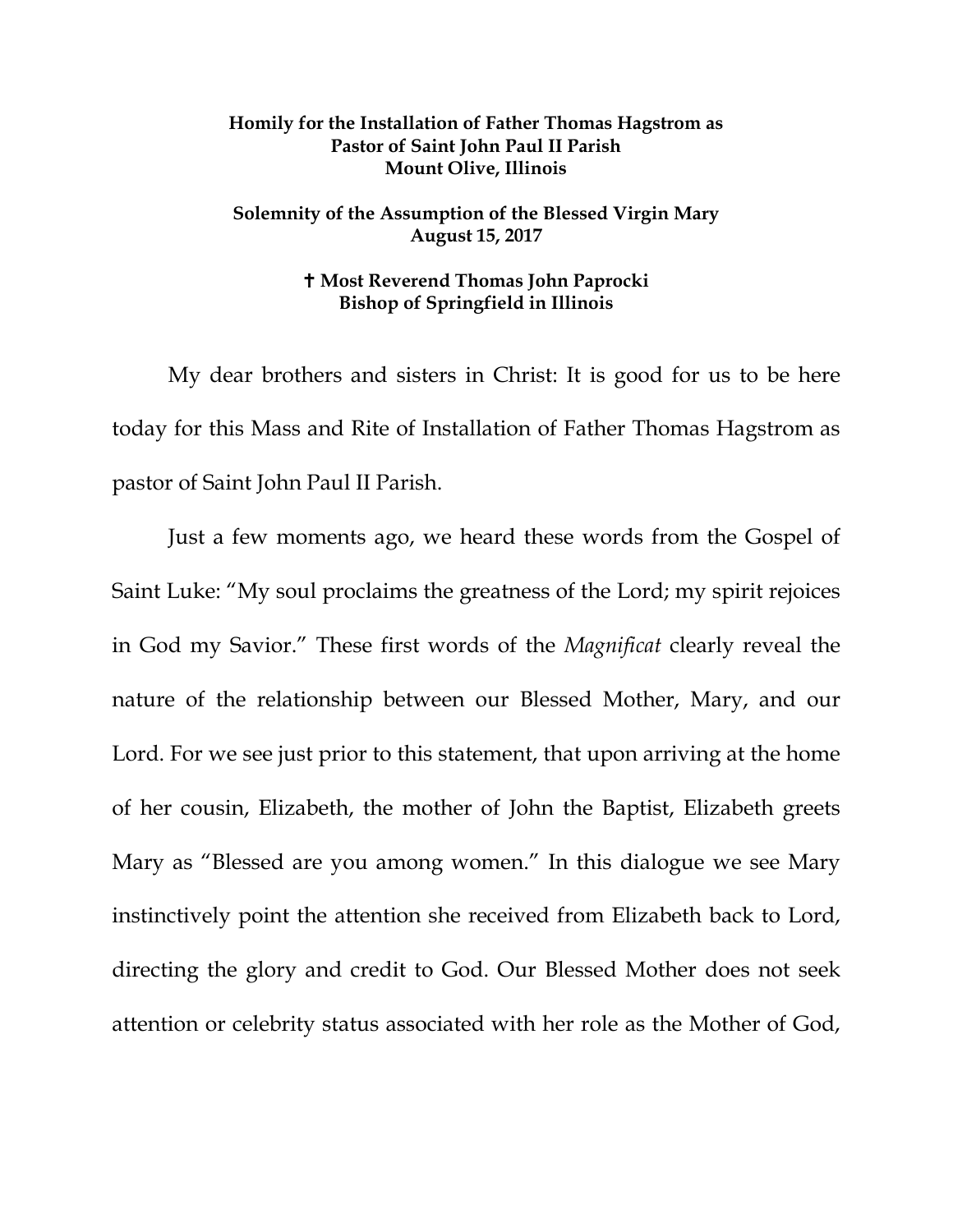rather she exercises true humility through understanding her position as our Lord's servant in this most important station in life.

It is most fitting that the installation of your Pastor take place here at this parish dedicated to the patronage of Saint John Paul II on this solemnity that honors the Assumption of the Blessed Virgin Mary, being taken body and soul into heaven at the end of her life on earth, for our great Holy Father, the late Pope Saint John Paul II, had a truly profound love for our Blessed Mother. His motto *Totus Tuus*, which means, "I am all yours," was directed to Mary. His devotion to her was so deep that he dedicated his ministry as our Holy Father to Mary as his Mother who, just as is evident in the first words of the Magnificat, pointed Saint John Paul II toward an ever more intimate relationship with her Son.

Therefore, my dear brothers and sisters, we too, like Pope Saint John Paul II, should ever more earnestly strive to follow the example of our Blessed Mother, the model disciple of her Son, our Lord. In order that we, too, might share the most sublime experience of spending all eternity with our Lord in heaven, we ought to seek, like our Blessed Mother, to live as true disciples of our Lord in this life.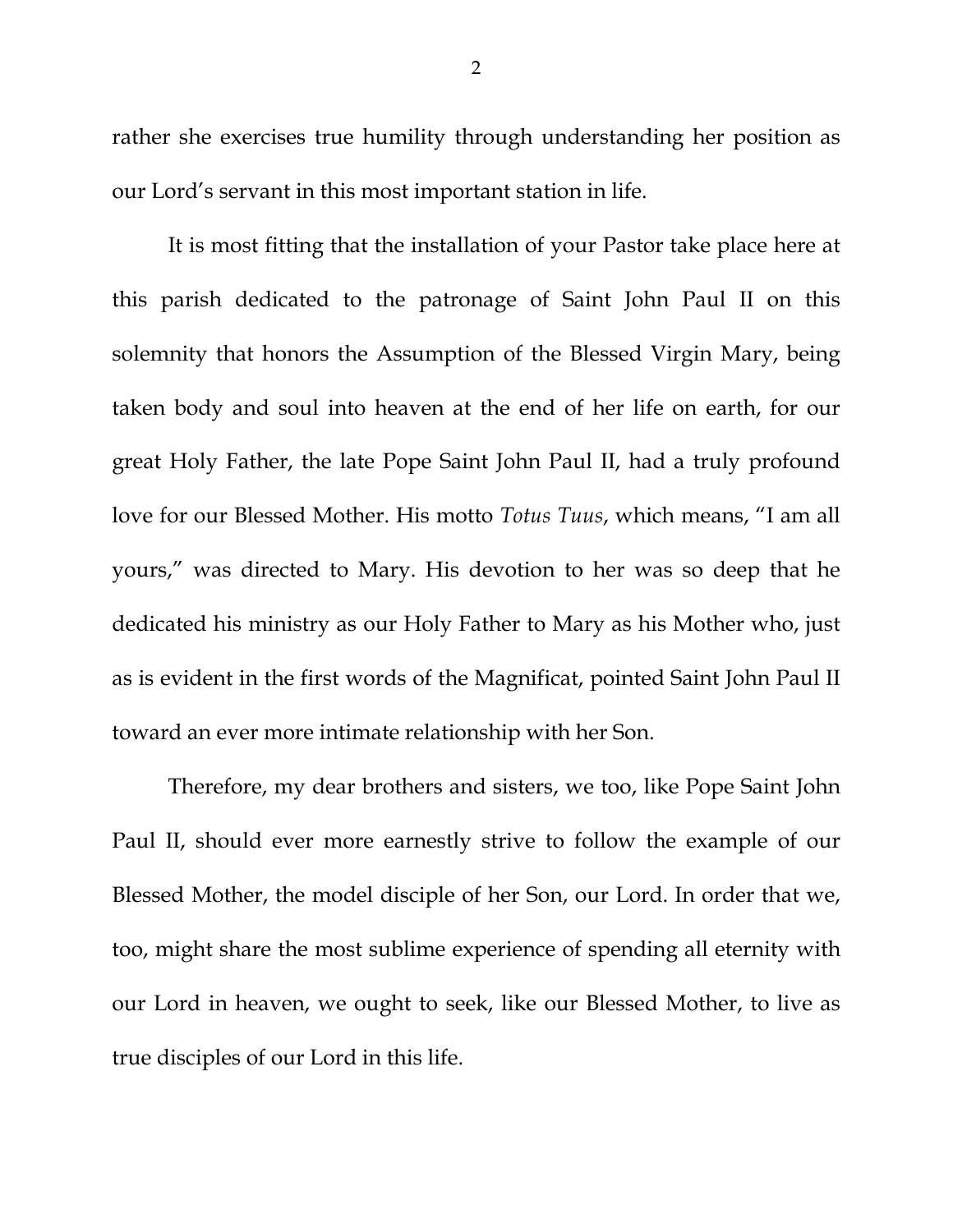Today at this Mass we mark the beginning of a new chapter in the life of Saint John Paul II Parish with the Installation of your new Pastor. I am very pleased that Father Hagstrom has accepted the call to serve as the local shepherd of the Catholic community of faith here at Saint John Paul II Parish in Mount Olive. I am deeply grateful to you, Father Hagstrom, for the way you have faithfully served the people of our diocese since your ordination, in particular for your ministry as pastor for many years, most recently at Saint Anthony of Padua Parish in Quincy since 2005. At the same time, I also wish to express my deep appreciation to Father Larry Anschutz, for his dedicated ministry as Pastor of here in Mount Olive since 1991, the past six years of which were under the title of Saint John Paul II Parish following the merger of Ascension and Holy Trinity Parishes.

Father Hagstrom will now serve you as pastor in this Third Millennium of Christianity, so I think it is fitting to call to mind a theme suggested by our late Holy Father, the Great Pope Saint John Paul II, in his Apostolic Letter, NOVO MILLENNIO INEUNTE, "On entering the New Millennium," which I quote as follows (nos. 30-31): "First of all, I have no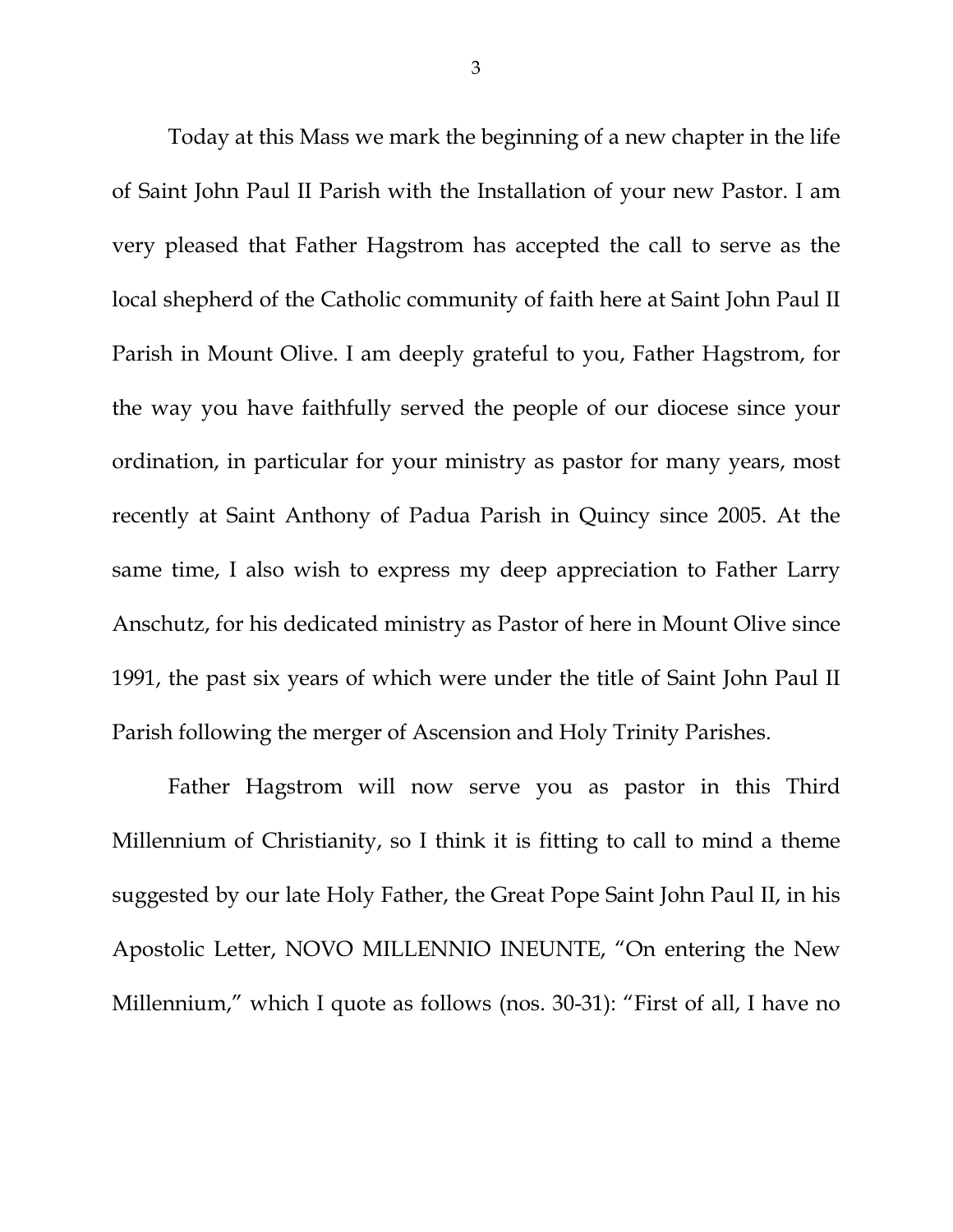hesitation in saying that all pastoral initiatives must be set in relation to holiness."

We grow in holiness by following Jesus as His disciples. Closely related to the notion of discipleship is the concept of stewardship. In the First Letter of St. Peter, he writes of stewardship in these words: "As each one has received a gift, use it to serve one another as good stewards of God's varied grace."[1](#page-7-0)

In the Fall of 2015, I published my second pastoral letter, entitled, *Ars Crescendi in Dei Gratia*, Latin for "The Art of Growing in God's Grace." In it, I wrote, "The art of growing in God's grace is the key to growth in the Church. Building a culture of growth in the Church starts with inviting people to experience the love of Jesus Christ."

Over the course of the years years leading up to the publication of my pastoral letter, I gave much thought to how we could, as a diocese, begin a process of strategic planning for growth in the Church. The growth envisioned is far more than just a quantitative increase in the number of people or the amount of money available to our parishes and the diocese. It is also essential to ensure that we give significant attention to the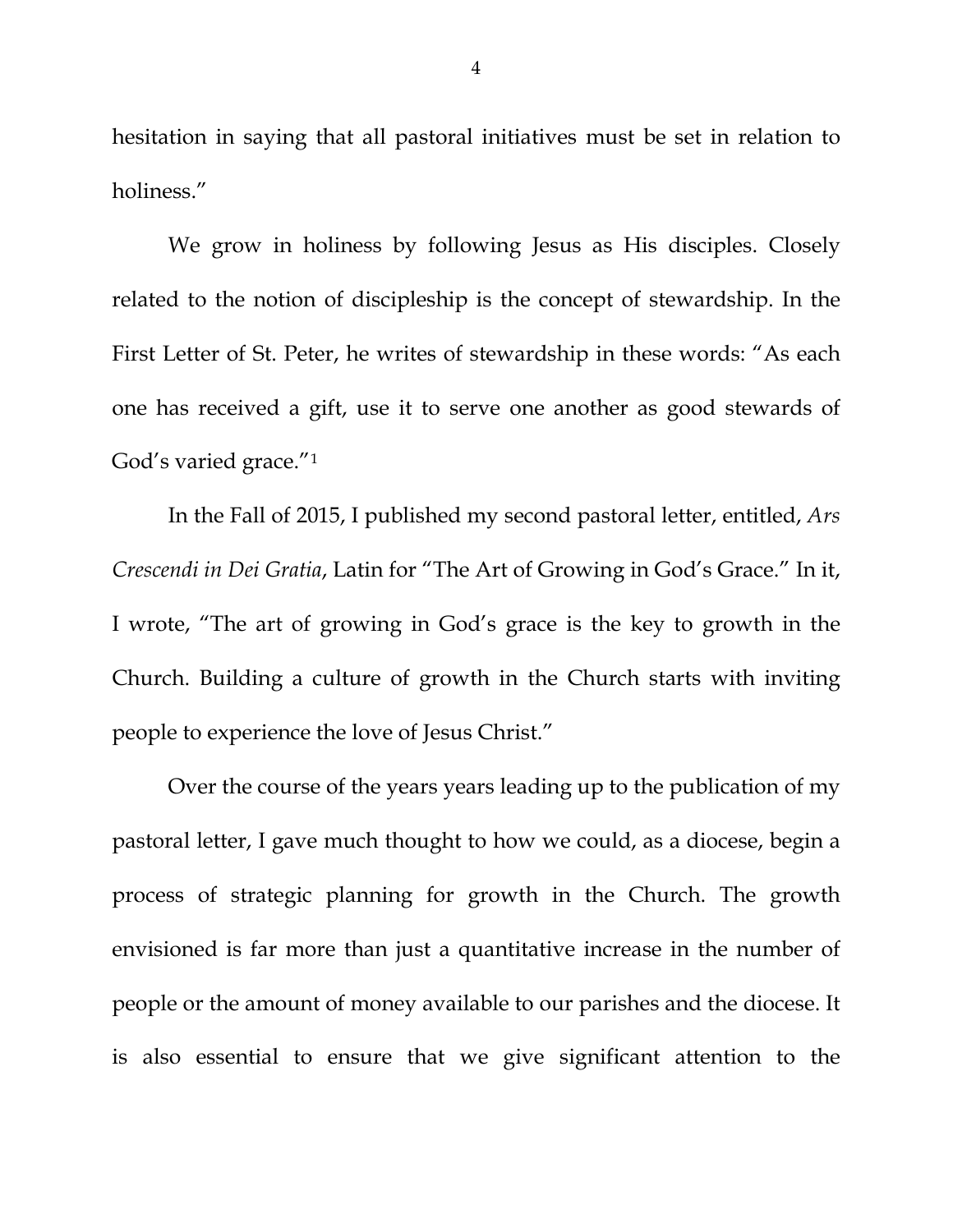qualitative growth that will guarantee sustainability for generations that follow.

In my pastoral letter, I said that we must do four things to build a vibrant community of saints:

1. Invite people to join us in prayer, especially Sunday Mass (hospitality);

2. Study the Bible and learn more about Jesus and our Catholic faith (formation);

3. Provide the sacraments as signs of hope and paths of grace to heaven (prayer); and

4. Serve those in need by practicing charity and justice (service).

The verbs in these four action items correspond to the four pillars of stewardship and discipleship that we have begun talking about in our diocese: hospitality, formation, prayer and service. We can all communicate more broadly the message of invitation.

Through prayer, discernment, and consultation with others, it has become evident that the Lord is inviting us to embrace more fully our call to discipleship out of which necessarily follows a life of stewardship.[2](#page-7-1)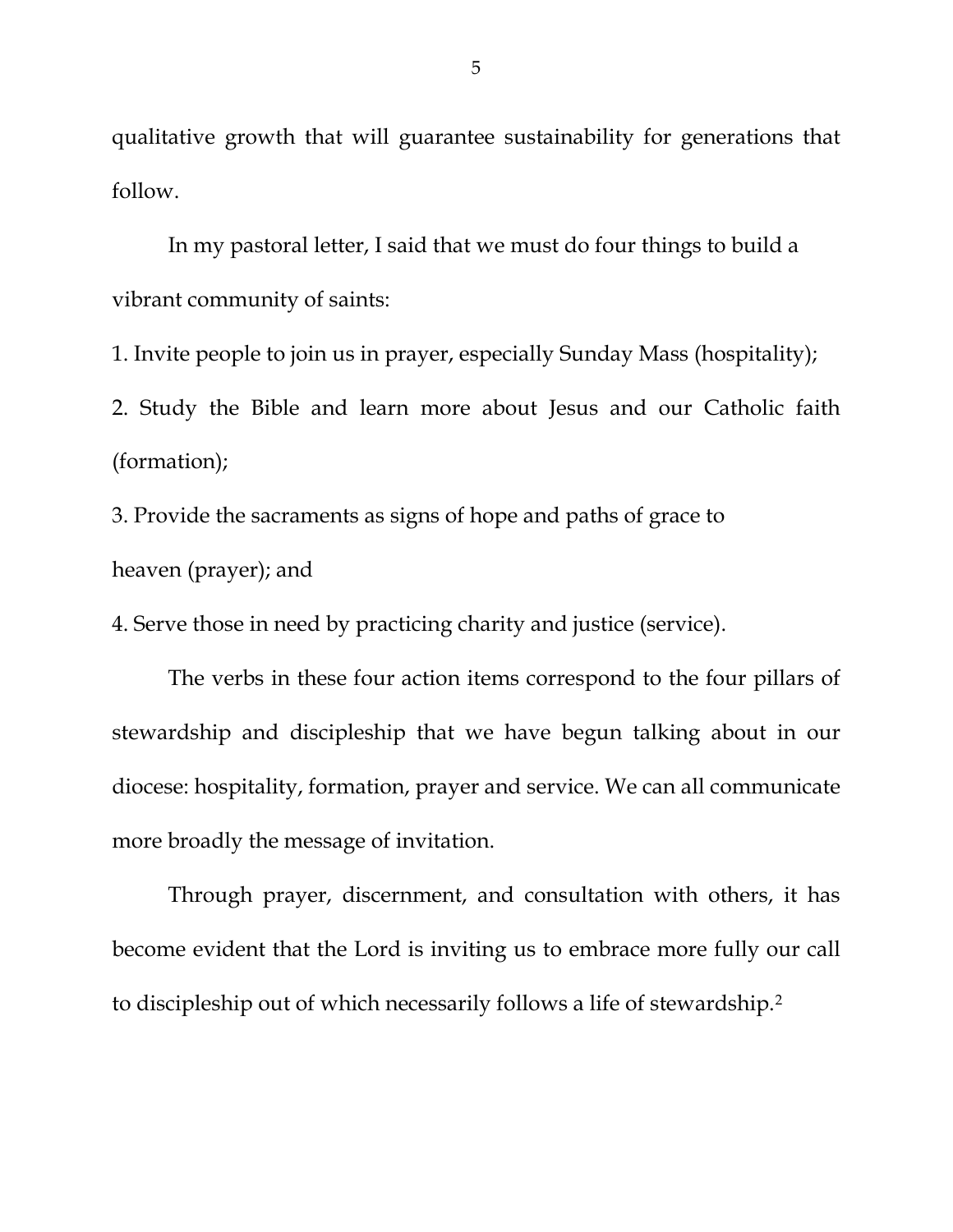Stewardship recognizes that everything we have comes from God. We are stewards whether we recognize it or not and whether we like it or not. Stewardship from God's perspective is that He has given us gifts to be used not just selfishly for ourselves, but to be shared with others. Becoming a disciple means making an intentional decision to accept the Lord's call to follow Him and live the discipleship and stewardship way of life.

I am aware that such a plan for growth is ambitious, but it is one about which I am very optimistic, especially given what this diocese has to offer and the many ways in which various groups are already poised to contribute to that growth. A key group that is essential to this plan for growth is the priests of our diocese, especially our pastors. But they cannot do this alone. They need the help and cooperation of all parishioners. To be able to put into practice the mission of Jesus, we need to be part of a team supporting each other.

Our priests are at the very heart of our journey forward. As Catholics, we rely first and foremost on God's grace. This grace comes to us through the sacraments of the Church of which the priests are the ministers. In a

6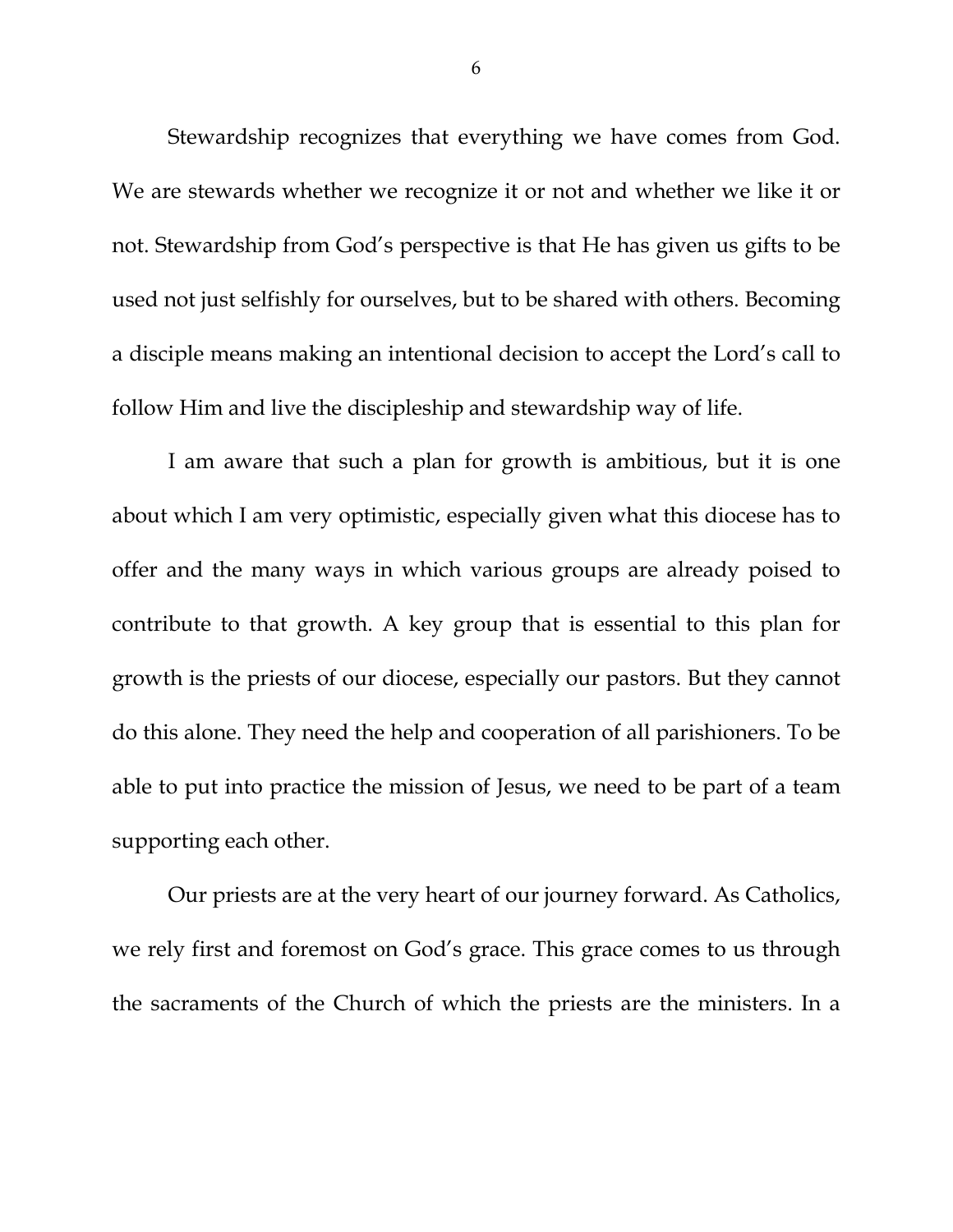special way, it is the priest who celebrates the Eucharist for us, feeding us with the Bread of Life, nourishing and strengthening us for this journey.

Without the Eucharist, this way of life will never succeed. Without priests, we will not have the Eucharist. Therefore, we need our priests for this journey. I am very grateful for the fidelity with which our priests serve the diocese. They are men committed to the building up of the Kingdom and to the salvation of the souls of those in our diocese and beyond. Their example of tireless dedication is an inspiration to me and to all of us of how we are likewise called to serve the Lord as committed disciples of Jesus Christ. It is their joyful, humble example that is, I believe, one of the major factors contributing to the growth in the number of seminarians studying for the priesthood in our diocese. They too, are signs of hope and encouragement to us as we continue this journey.

I pray that all of you will work with Father Hagstrom in seeking to be intentional disciples of the Lord and good stewards of the gifts entrusted to us for the growth of the Church as we journey together toward our inheritance in the glory of Heaven.